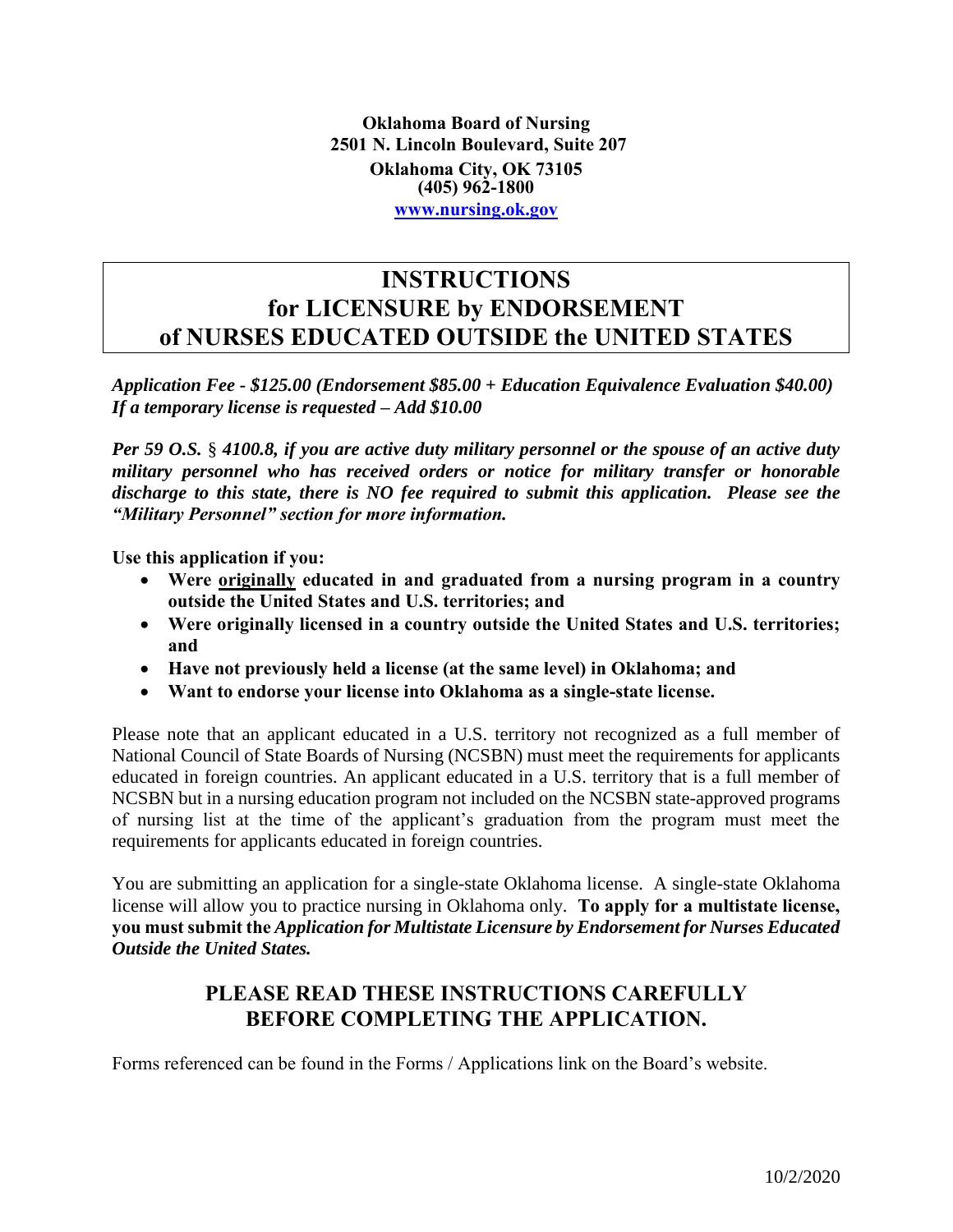# **REQUIREMENTS FOR LICENSURE IN OKLAHOMA**

**Age:** The applicant for licensure must be a minimum of eighteen (18) years of age.

 **Verification of citizenship status:** State law requires the Board of Nursing to issue a license only to U.S. citizens, nationals and legal permanent resident aliens; and to qualified alien applicants who present, *in person*, valid documentary evidence of:

- 1. A valid, unexpired immigrant or nonimmigrant visa status for admission into the U.S.;
- 2. A pending or approved application for asylum in the U.S.;
- 3. Admission into the U.S. in refugee status;
- 4. A pending or approved application for temporary protected status in the U.S.;
- 5. Approved deferred action status; or
- 6. A pending application for adjustment of status to legal permanent residence status or conditional resident status.

 Applicants in the above six categories will only be eligible to receive a license that is valid for the time period of their authorized stay in the U.S., or if there is no date of end to the time period of their authorized stay, for one year. The license is required to indicate that it is temporary. The information will be verified through the Systematic Alien Verification for Entitlements (SAVE) Program, operated by the U.S. Department of Homeland Security.

 **Graduation from a government-approved program of registered or practical nursing**: You must be a graduate of a government-approved post-secondary program of registered or practical nursing, as verified by the Commission on Graduates of Foreign Nursing Schools (CGFNS)\*. A translated transcript from the nursing education program with certified proof of translation must be provided by CGFNS or directly from the nursing education program. The nursing education  program you attended **must have included theory and clinical experience in the following areas**:

- Care of the adult
- Care of children
- Maternal-newborn nursing
- Psychiatric-mental health nursing (Exception: psychiatric clinical experience is not required for practical nurse applicants)

 An evaluation of educational requirements must be conducted by CGFNS\*. You may make arrangements to have either of the following credentials presented directly to the Oklahoma Board of Nursing from CGFNS:

- a. A *Credentials Evaluation Service Professional Report* completed by the Credentialing Evaluation Service of CGFNS, **or**
- b. A verification of your CGFNS Certificate or VisaScreen Certificate **AND**  validation of your nursing education and professional registration/licensure (e Das report).

 If you have previously obtained a Healthcare Profession and Science Course by Course Report from the Credentialing Evaluation Service of CGFNS, and that report is still available for release by CGFNS, you may request that CGFNS provide a copy of that report directly to the Oklahoma Board of Nursing.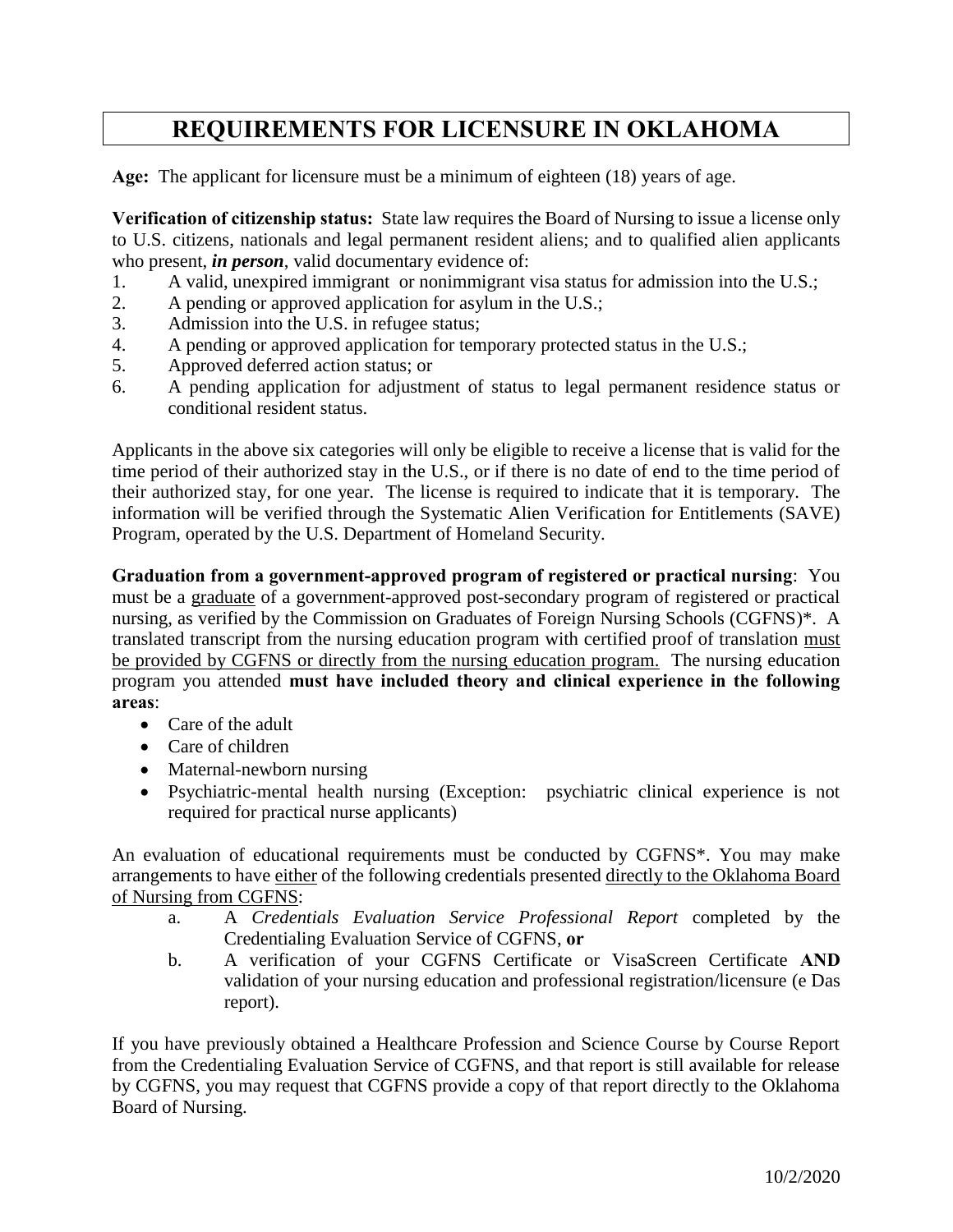Please see the *Instructions* section below for further information on obtaining the necessary documents from CGFNS.

- Reports received from CGFNS must have been completed within the five (5) years immediately preceding the date of application for licensure by endorsement.
- The five-year requirement is waived if the applicant holds a license in another state.

 credentials review agency. \*The requirement for verification by CGFNS is waived for applicants currently licensed in another state when the state validates that the credential review report was prepared by an independent

 **Completion of the licensure examination:** In order to be eligible for licensure by endorsement, the Registered Nurse must be licensed by exam as follows:

- a. After February 1, 1989: by achieving a score of "PASSED" on the National Council Licensure Examination (NCLEX-RN), OR
- b. Between July 1, 1982, and February 1, 1989: by passing the NCLEX-RN with a score of at least 1600, OR
- Examination (SBTPE) for registered nurse licensure in medical nursing, surgical nursing, obstetrical nursing, nursing of children and psychiatric nursing with a score c. Between January 1, 1952, and July 1, 1982: by passing the State Board Test Pool of 350 or more in each subject,
- d. Canadian nurses originally licensed by exam in the following provinces in the years Newfoundland 1961-70; Nova Scotia 1955-70; Prince Edward Island 1956-70; indicated: Alberta 1952-70; British Columbia 1949-70; Manitoba 1955-70; Quebec (*English language*) 1959-70; and Saskatchewan 1956-70.

 RN licensure by the following exams is **not recognized:** New Mexico 1974; Puerto Rico prior to 1976 or after August, 2006; Puerto Rico-Spanish language version exam any year; Alaska prior to 1954; Virgin Islands prior to 1964; Guam prior to 1969; any state constructed examination; any foreign exam.

 Any nurse originally licensed by any of these exams must write and pass the licensing examination adopted by the Oklahoma Board of Nursing.

 In order to be eligible for licensure by endorsement, the Licensed Practical Nurse must be licensed by exam as follows:

- a. LPNs who were licensed between July 1, 1954, and October 1, 1988, must have passed the examination adopted by the Board for practical nurse licensure achieving a standard score of 350 on either the State Board Test Pool Examination (SBTPE) for licensed practical nurse licensure or the National Council Licensure Examination (NCLEX-PN).
- b. LPNs licensed since October 1, 1988, must have achieved a score of "PASSED" on the NCLEX-PN.

 LPN licensure by the following exams is **not recognized**: California- May 1974 through Rico-Spanish language version exam any year; any foreign exam. September 1986; Texas prior to 1969; Puerto Rico prior to 1976 or after August 1, 2006; Puerto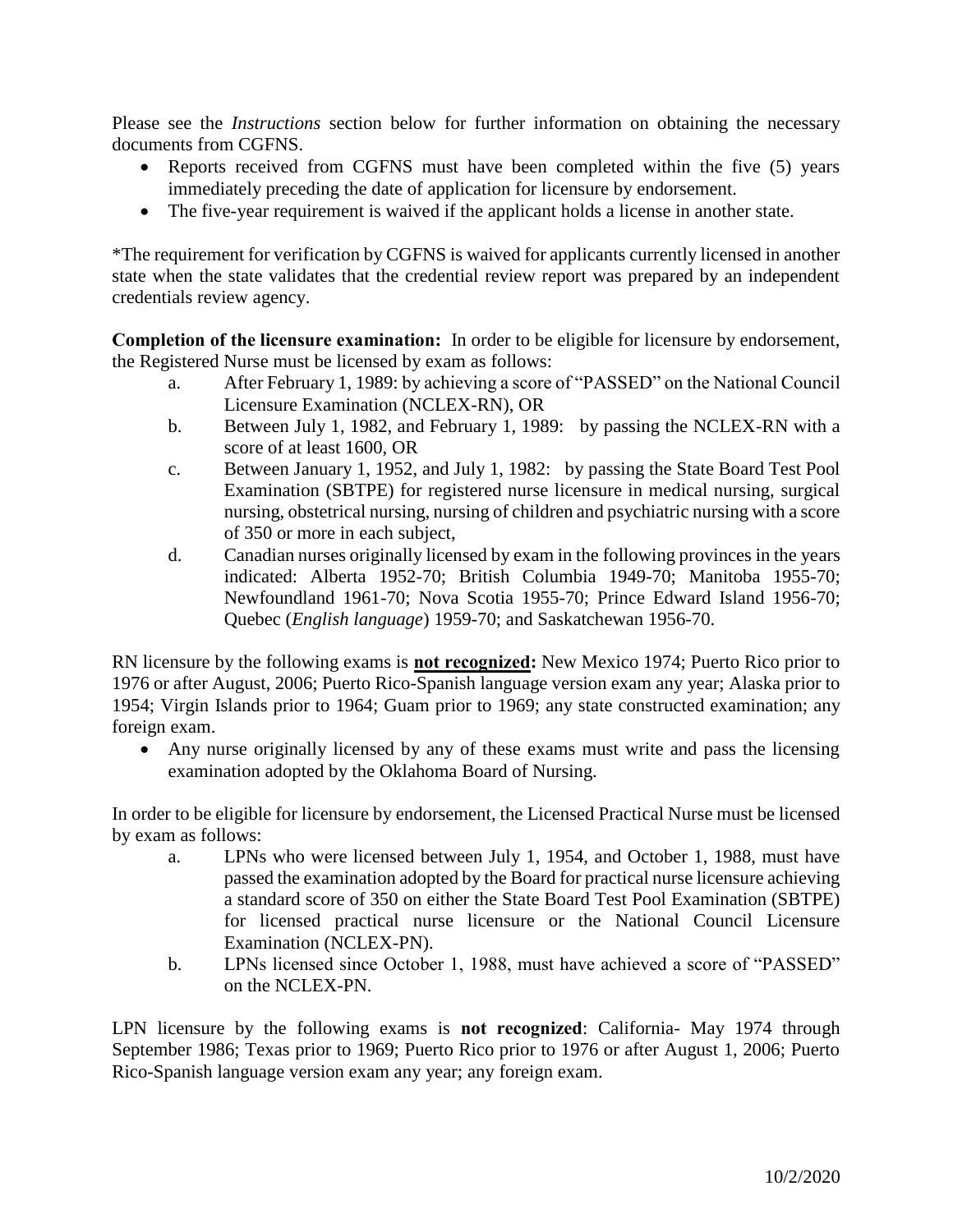Any nurse originally licensed by any of these exams must write and pass the licensing examination adopted by the Oklahoma Board of Nursing.

**Verification of licensure in the country in which you graduated:** You must hold a license or registration as required in the country in which you graduated from your nursing education program. Licensure or registration must be verified in the form of an official verification received directly from the Commission on Graduates of Foreign Nursing Schools (CGFNS – see instructions for contact information)\*.

- If you are also licensed in another U.S. state or territory, your licensure status must also be verified by Nursys, if the state participates in Nursys, or from the Board in the state in which you were originally licensed.
- If disciplinary action has been taken, approval of the Board may be required.

**Submission of evidence of continuing qualifications for practice:** You must upload evidence of continued qualifications for practice through completion of one of the following requirements within the last five years prior to receipt of the application in the Board office:

- a. Cause Submission of an official transcript or certificate of completion verifying completion of a nurse refresher course approved by the Board (see list of approved refresher courses on website: [www.nursing.ok.gov/refresher.pdf;](http://www.ok.gov/nursing/refresher.pdf)) or
- b. Successfully passing the National Council Licensure Examination for Registered or Practical Nurses; or
- c. Cause submission of an official transcript, provided by an entity approved and recognized by the U.S. Department of Education as a primary source for providing education transcripts, verifying successful completion of at least six academic semester credit hours (or 105 contact hours) of nursing courses which include classroom and clinical instruction; or
- d. Upload an *Employment Verification Form* and an accompanying job description that provides evidence of licensure in another state, territory or country and employment in a position requiring nursing licensure with verification of at least 520 work hours during the past five (5) years. **This form must be signed by the employer.**
- e. Upload evidence of completing at least 24 contact hours of continuing education applicable to nursing practice; or
- f. Submit current certification in a nursing specialty area.

#### **Applicants for endorsement who took the NCLEX examination for initial licensure within the last two years must**:

- a. Cause submission of evidence of completion of the nursing education program within two years of initial application for licensure by examination; or
- b. Upload verification through an *Employment Verification Form* of at least six months work experience in the state, U.S. territory, or country of licensure; or
- c. Cause submission of evidence of successful completion of a Board-approved refresher course in accordance with the Board's policy; or
- d. successfully complete nursing didactic coursework and faculty-supervised clinical experience in a board-approved nursing education program at the appropriate educational level, to include at least 80 hours in classroom and skills laboratory review and at least 80 hours participating in patient care activities in the clinical setting.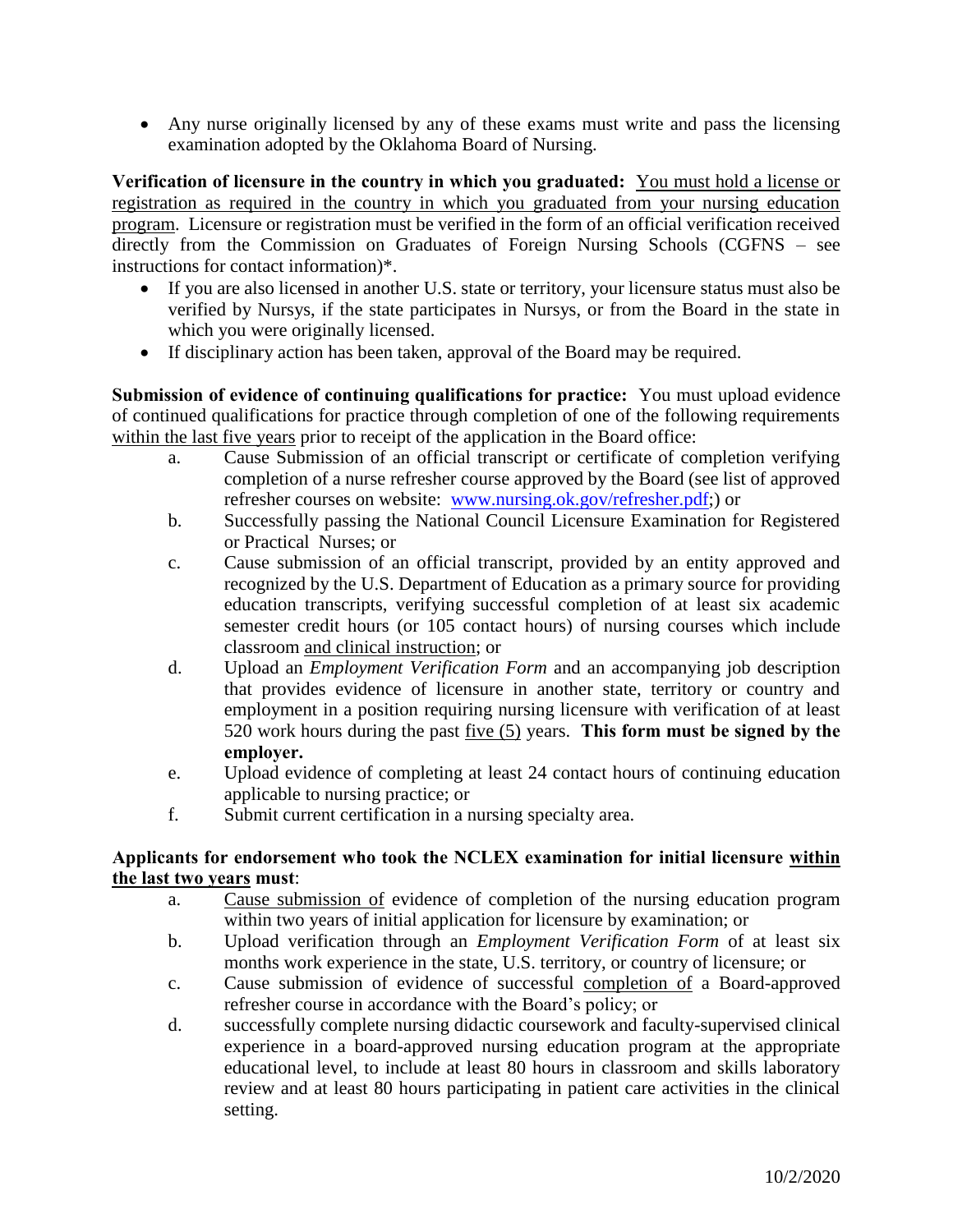**Verification of English language competence:** All foreign-educated applicants must submit verification of English language competence, with the exception of:

- a. graduates of nursing education programs taught in English in Australia, Canada (except Quebec), Ireland, New Zealand, the United Kingdom, Trinidad, Tobago, Jamaica, Barbados, South Africa and the United States,
- b. applicants who are licensed in another U.S. state or territory.

An original official copy of the scores must be received directly from the testing service or from CGFNS.

Verification of English language competence includes the following:

- a. Passing scores for Test of English as a Foreign Language (TOEFL-iBT), offered by the Educational Testing Service; or
- b. Passing scores for Test of English for International Communication (TOEIC), to include the Listening and Reading Test and the Speaking and Writing Test, offered by the Educational Testing Service; or
- c. Passing scores for International English Language Testing System (IELTS); or
- d. Passing scores for the Michigan English Language Assessment Battery (MELAB)

#### **Passing Scores Established for English Language Competency Testing:**

| <b>TEST</b>           | RN                |                           |
|-----------------------|-------------------|---------------------------|
| <b>TOEIC</b>          |                   |                           |
| Listening and Reading | 725               | 700                       |
| Speaking and Writing  | 140               | 140                       |
| <b>IELTS</b>          | 6.5               | 6.0                       |
|                       | (academic format) | (general training format) |
|                       | 7.0               | 7.0                       |
|                       | (spoken band)     | (spoken band)             |
| <b>TOEFL-iBT</b>      | 26 Speaking       | 26 Speaking               |
|                       | 83 Total          | 79 Total                  |
| <b>MELAB</b>          | 3 Speaking        | 3 Speaking                |
|                       | 81 Total          | 81 Total                  |

 State law (59 O.S. § 567.18.B.) requires each applicant for licensure to have a fingerprint-based background check not more than ninety (90) days old at the time of submission of the application for licensure. The background check consists of fingerprint-based searches of the Oklahoma State criminal history records. Please see the specific "Instructions" section for further information on obtaining a fingerprint-based criminal background check. Please also read the *Privacy Act and*  **Review of criminal charges, disciplinary action, or judicial declaration of incompetence:**  Bureau of Investigation (OSBI) and Federal Bureau of Investigation (FBI) Criminal History Record Information databases and name index searches of computerized databases containing *Applicant Notification* found in the appendix to this set of application instructions.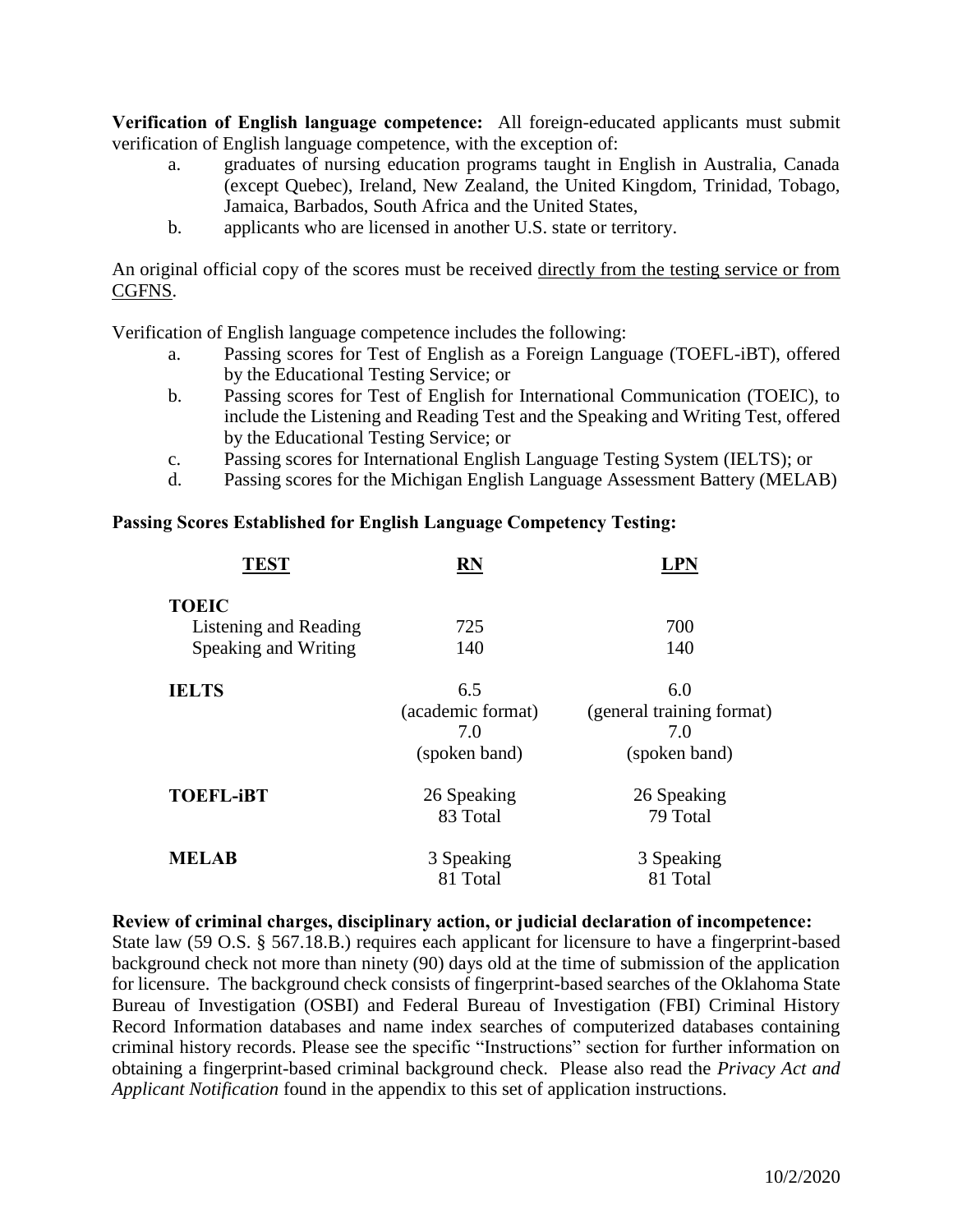In addition to the background check, applicants for licensure who have ever been summoned, requested to appear before any prosecuting attorney or investigative agency in any matter; **or** have ever had disciplinary action taken against a nursing license, certification or registration, any professional or occupational license, registration, or certification and/or any application for a nursing or professional or occupational license, registration, or certification or if there is currently any investigation of your nursing license, registration, or certification; and/or any professional or occupational license, registration, or certification; and/or any application for a nursing and/or or have ever been judicially declared incompetent; or are currently participating in an alternative to discipline program in any state, territory, or country are required to provide a report in writing to the Oklahoma Board of Nursing. A "report in writing" means that the applicant/licensee provides a signed and dated description stating in his/her own words the date, location, and circumstances of the incident, and if applicable, the resulting action taken by the court, agency, or disciplinary board. The report should be in the form of a letter or a statement in the provided space on the application. The report must be accompanied by certified court records or a board order, as described below. A verbal report does not constitute a "report in writing". A written report not accompanied by a full set of certified court records or the board order(s) does not constitute a arrested, taken into custody, indicted, convicted or tried for, or charged with, or pleaded guilty to, the violation of any law or ordinance or the commission of any misdemeanor or felony, or professional or occupational license, registration, or certification in any state, territory or country; "report in writing". Failure to report such action is a violation of the *Oklahoma Nursing Practice Act*.

 An applicant for a license to practice as a Registered Nurse or Licensed Practical Nurse must been convicted of a felony crime that substantially relates to the occupation of nursing and poses submit to the Oklahoma Board of Nursing "certified written evidence that the applicant has never a reasonable threat to public safety" [59 O.S. § § 567.5, 567.6].

#### **Military Personnel:**

 Per 59 O.S. § 4100.8, if you are an active duty military personnel or the spouse of an active duty military personnel who has received orders or notice for military transfer or honorable discharge to this state, please upload a copy of the United States Uniformed Services Identification and Privilege Card and a copy of the military member's Permanent Change of Station (PCS) orders. No application fee is required. Following confirmation that you hold a valid license in another state that is in good standing and reasonably equivalent to the requirements of this state, a temporary license will be granted within 30 days.

 If you are relocating to this state pursuant to your spouse's official military orders and you have not worked 520 or more hours in a licensed position in a state in which you were actively licensed within the past five years, state law [O.S. 59  $\S$  567.11.8] allows you to practice nursing in the state of Oklahoma for one hundred twenty days (120) after submission of an application and fees for licensure to the Board, provided that you:

- have an active, unencumbered license from another state or territory;
- have no health-related license in a disciplinary status; and
- furnish to the employer satisfactory evidence of current, unencumbered licensure in another state or territory.

 If this applies to you, please upload evidence of your nursing license from another state or territory and a copy of your spouse's official military orders with your application.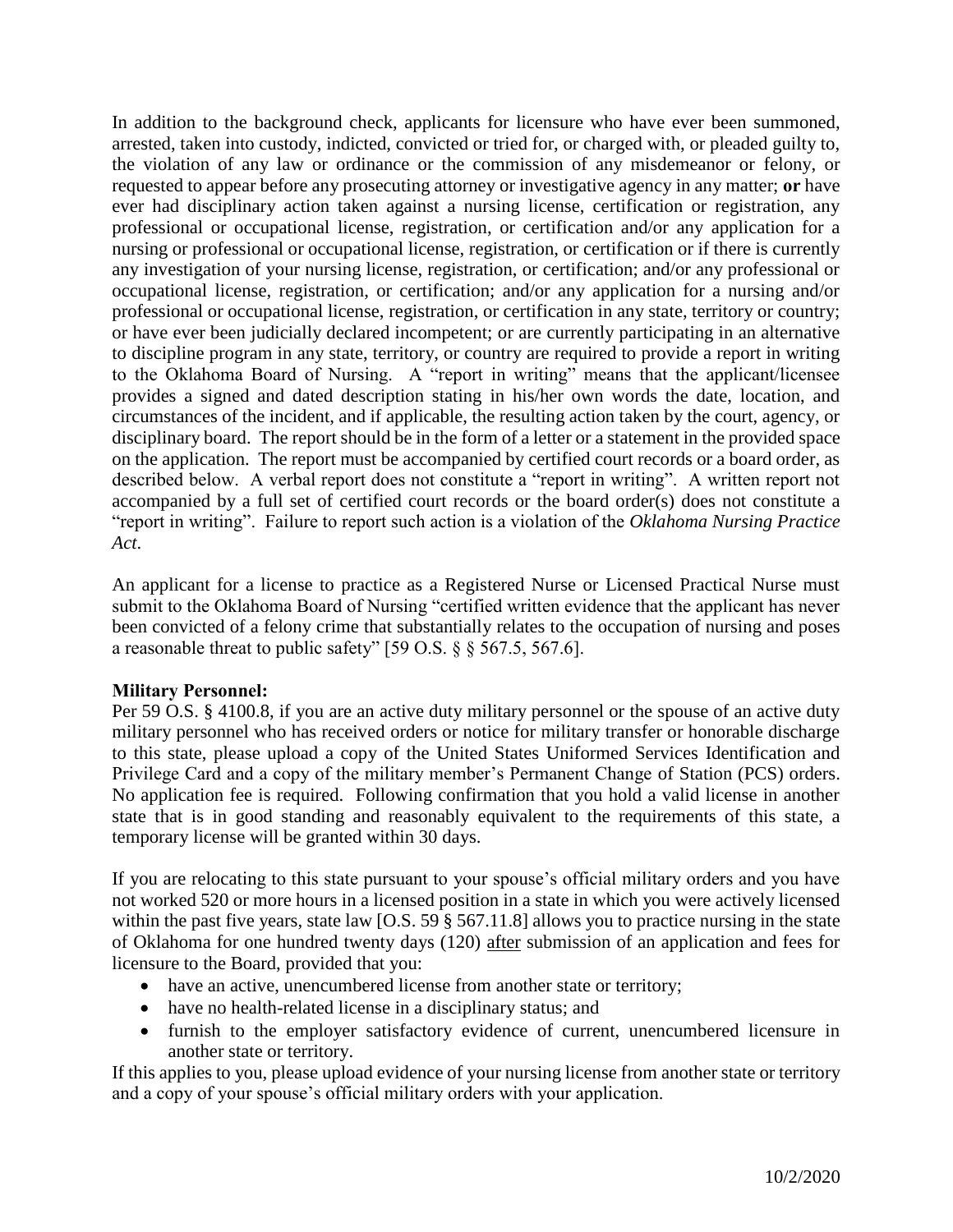## **INSTRUCTIONS FOR COMPLETION OF THE APPLICATION**

- 1. **Completion of application**: The application should be completed and submitted online on the Board's website via your Nurse Portal account.. You must complete all modules of the subsequent legal name changes. Please indicate "NMN" if you do not have a middle name.  **You must provide a Social Security number on the application**. This information is application with your **full legal name** which is the name on your birth certificate and any mandatory, pursuant to 56 O.S. § 240.21A, for administration of the tax laws of the State of Oklahoma.
- **Evidence of Status Form.** 2. *Citizenship:* All applicants for licensure must complete the appropriate notarized

 a photocopy of one of the documents listed under "Primary Evidence of Citizenship" on the Evidence of Status Form: Part A. *Evidence of Status Form*. If you are a U.S. citizen, U.S. national, or legal permanent resident alien, you must upload

the *Evidence of Status Form: Part A*.<br>According to State law, **if you are a qualified alien, you must bring in person** the *Evidence of Status* form to the Oklahoma Board of Nursing office along with the original *B Form*. At the Board office, a staff member will copy your qualified alien status documentation and will notarize the Evidence of Status Form. documents that support your qualified alien status, as shown on the *Evidence of Status Part* 

documentation and will notarize the *Evidence of Status Form*.<br>3. *Background Check:* Each applicant must provide fingerprint images to be used for the purpose of permitting a state and national criminal history records search through the OSBI and FBI. The criminal history records search must be conducted through the Board's vendor, Idemia, no more than ninety (90) days prior to receipt of the application in the Board office. The results of the search are provided directly to the Board office by the OSBI usually within one to two weeks. Please read the *Privacy Act Statement and Applicant Notification* found in the Appendix to this set of instructions. Procedures for changing, correcting or updating OSBI and / or FBI results are set forth in Title 28, C.F.R., §16.34 and will be furnished as needed.

> **Option 1: If you have an Oklahoma mailing address, you will need to go to an**  IdentoGo center sponsored by Idemia located within the state to provide fingerprints electronically. These sites are available by appointment only. You must visit the following website to schedule an appointment: **[www.identogo.com,](http://www.identogo.com/)** or you must call (877) 219-0197 to make an appointment. Payment can be made during  **must be obtained electronically only at an IdentoGO center sponsored by**  Idemia. your appointment or online when scheduling. **Please note that your fingerprints**

> **Idemia.**<br>Option 2: **If you have an out-of-state mailing address,** Board staff will mail you specific fingerprint cards that you must take to a local law enforcement agency to  obtain the fingerprints. **Please note that you must wait to receive the specific coded fingerprint cards from the Board office prior to obtaining your**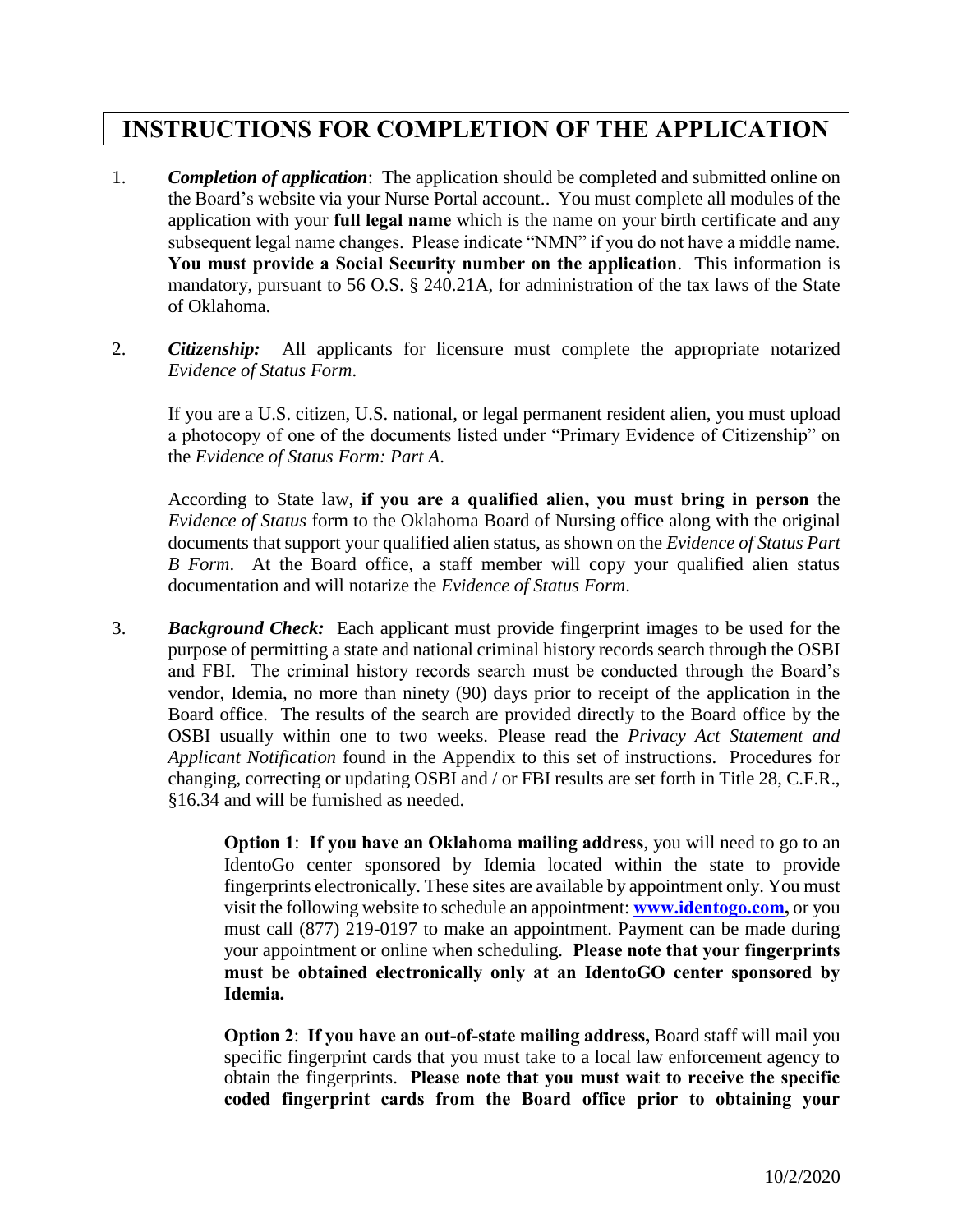**fingerprints.** An addressed envelope will be provided as the fingerprint cards  **must be mailed by the law enforcement agency directly to an IdentoGO center sponsored by Idemia.** You are responsible for the postage and the costs associated with obtaining your fingerprints; **OR** If you are in Oklahoma, you may follow the instructions for Option 1 above.

- *Incompetence:* If you answer "yes" to the criminal charge, discipline, or competency  questions on the application, you must **submit a statement on the application form, describing the date, location and circumstances of the incident, and the resulting action taken by the court or disciplinary board**. In addition, you will be required to upload certified copies of identified documents If you have more than one incident you 4. Criminal Charges, Disciplinary Action, or Judicial Declaration of Mental are reporting, you must speak to every case/charge that has been filed.
	- 1. Have you ever had disciplinary action taken against a nursing license, recognition, recognition, or certificate; and/or any application for a nursing or professional or occupational license, recognition, or certificate in any state, territory or country not certificate, or privilege to practice; any professional or occupational license, previously reported **in writing** to the Oklahoma Board of Nursing?"
		- a. If you answered "yes", you must type in the space available a statement describing the date, location, and circumstances of the incident(s), and, if applicable, the resulting action(s) taken by the disciplinary board.
		- b. If you are reporting more than one incident, you must describe every case that has been filed.
		- c. You will need to upload certified copies of the charges/complaints, findings of fact, and orders from the licensing agency.
	- 2. Is there currently any investigation of your nursing license, recognition, certificate, or certificate; and/or any application for a nursing and/or professional or occupational license, recognition, or certificate in any state, territory or country not previously reported in writing to the Oklahoma Board of Nursing? privilege to practice; and/or any professional or occupational license, recognition, or
		- reported **in writing** to the Oklahoma Board of Nursing?<br>a. If you answered "yes", you must type in the space available a statement describing the date, location, and circumstances of the incident(s), and, if applicable, the resulting action(s) taken by the disciplinary board.
			- b. If you are reporting more than one incident, you must describe every case that has been filed.
	- reported **in writing** to the Oklahoma Board of Nursing, including those pending appeal? (You may exclude minor traffic violations, but must report all DUI/DWI 3. Have you been charged and/or convicted in any criminal offense not previously charges and/or DUI/DWI convictions)

Check all that apply:

- [] been convicted of a misdemeanor?
- [ ] been convicted of a felony?
- [ ] pled nolo contendre, no contest, or guilty?
- [ ] received deferred adjudication, to include but not limited to deferred prosecution agreement?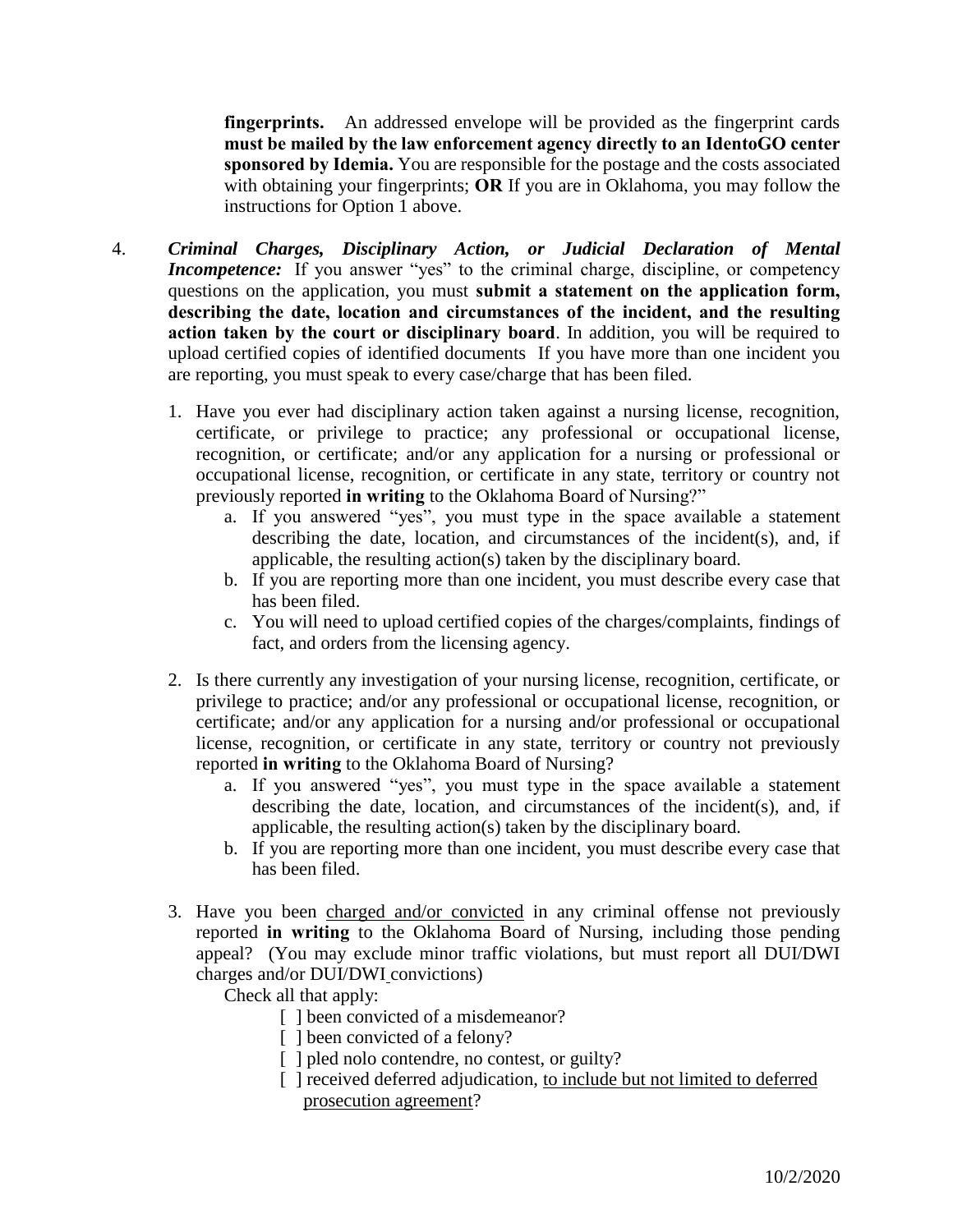- [] been placed on community supervision or court-ordered probation, whether or not adjudicated guilt?
- [ ] been sentenced to serve jail or prison time? Court-ordered confinement?
- [ ] been granted pre-trial diversion, to include but not limited to Drug Court?
- [ ] have any pending criminal charges?
- [ ] have any pending violation of the law?
- [ ] been subject of a court-martial; Article 15 violation; or received any form of military judgment/punishment/action?
- [  $\vert$  No, none of the above applies.

NOTE: Expunged and Sealed Offenses: While expunged or sealed offense, arrests, tickets, or citations need not be disclosed, it is your responsibility to ensure the offense, arrest, ticket or citation has, in fact, been expunged or sealed. It is recommended that you submit a copy of the Court Order expunging or sealing the record in question to our office with your application. Nondisclosure of relevant offenses raises questions related to truthfulness and character.

If you checked any of the above (except "No, none of the above applies"):

- a. If you answered "yes", you must type in the space available a statement describing the date, location, and circumstances of the incident(s), and, if applicable, the resulting action(s) taken by the court.
- b. If you are reporting more than one incident, you must describe every case that has been filed.
- c. You will need to upload certified copies of Court Records to include the Information Sheet, Incident Report, Complaint, and/or Charges; Affidavit of Probable Cause; Judgment and Sentence; and verification of completion of the Judgment and Sentence. The Court Records must be obtained from the Court(s) in which the offense(s) occurred.
- 4. Have you ever been judicially declared incompetent in any state, territory or country not previously reported **in writing** to the Oklahoma Board of Nursing?
	- **a.** If you answered "yes", you must type in the space available a statement describing the date, location, and circumstances of the incident(s), and, if applicable, the resulting action(s) taken by the court or agency. If you are reporting more than one incident, you must describe every case that has been filed.
	- **b.** You will need to upload a certified copy of the Court Order.
- **5.** Have you ever submitted a petition for an Initial Determination of Eligibility to the Oklahoma Board of Nursing?
- **5.** *Fee:* You must pay the application fee online, using a VISA, MasterCard or electronic fund transfer when completing the application online in the License Registration link. *Fees submitted are not refundable.* If you meet either military personnel options listed in the Military Personnel section above, a fee is not required.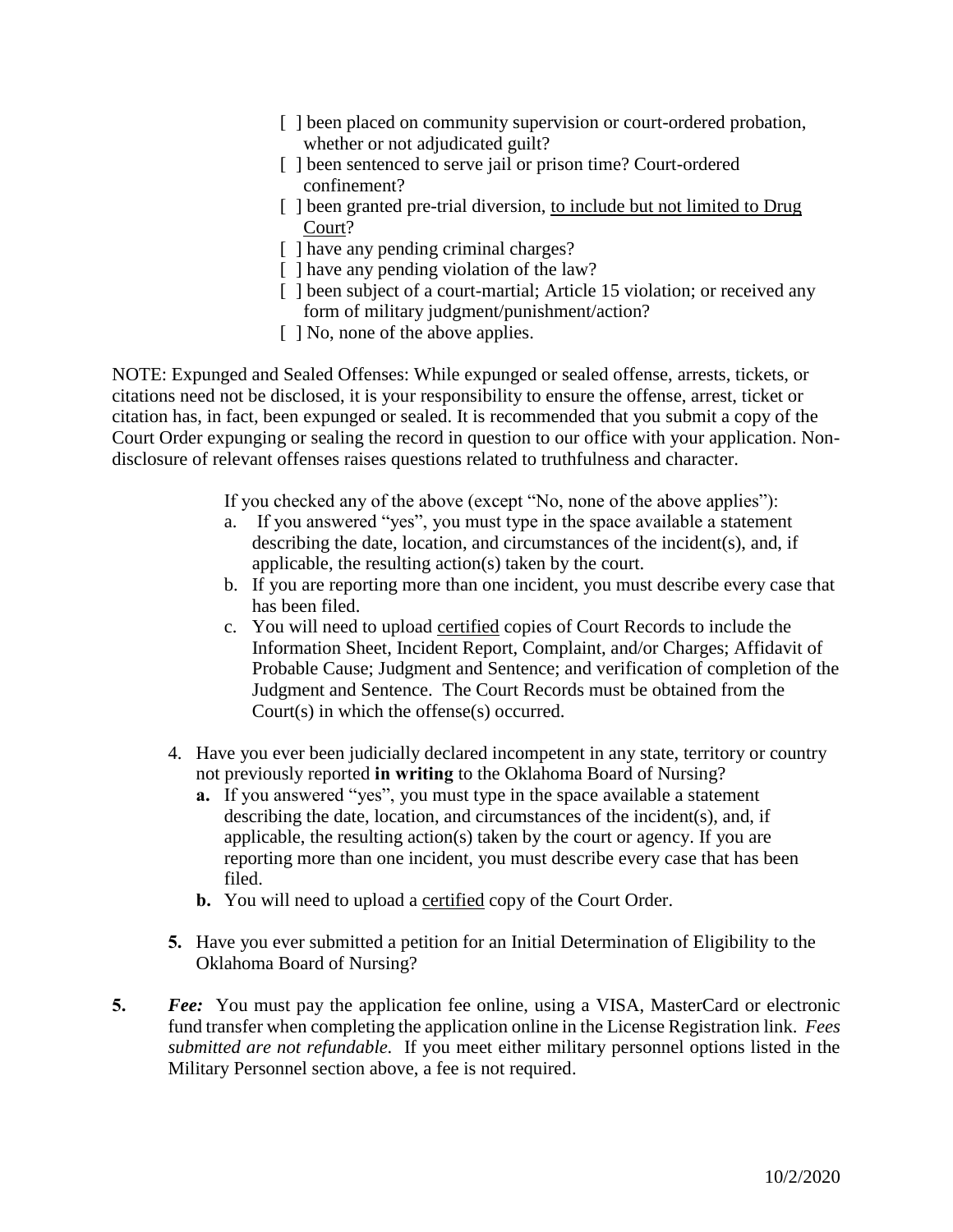Foreign Nursing Schools to apply for a *Credentials Evaluation Service Professional*  request that CGFNS forward a copy of your certificate; verification of your nursing education and professional registration/licensure (eDAS report); and English language test Course by Course Report from the Credentialing Evaluation Service of CGFNS, and that report is still available for release by CGFNS, you may request that CGFNS provide a copy **6.** *CGFNS credentials evaluation or certification*: Contact the Commission on Graduates of *Report.* If you hold a CGFNS Certificate or VisaScreen Certificate, you may instead scores, if applicable. If you have previously obtained a Healthcare Profession and Science of that report directly to the Oklahoma Board of Nursing.

The contact information for CGFNS is as follows:

#### **Commission on Graduates of Foreign Nursing Schools 3600 Market Street, Suite 400 Philadelphia, PA 19104-2665 (215) 349-8767 [www.cgfns.org](http://www.cgfns.org/)**

 The requirement for verification by CGFNS is waived for applicants currently licensed in another state when the state validates that the credential review report was prepared by an independent credentials review agency

 **7.** *Temporary License:* To request a temporary **single-state** license which is valid for 90 days, check the box in the application where you may request for request for a temporary license.

#### **Requirements for a temporary license include:**

- a. A completed application form;
- b. Fee for endorsement and for the temporary license;
- c. Proof of current unrestricted licensure in another state, territory or country with no history of arrest or disciplinary action requiring further review;
- Nursing and degree received, and passing the licensure examination, received from d. Verification of licensure, completion of a board-approved nursing education program meeting the educational standards established by the Oklahoma Board of your original state of licensure;
- e. Demonstrating evidence of meeting continued qualifications for practice within the last two (2) years prior to receipt of the completed application;
- f. Receipt of completed CGFNS report and transcripts that verify eligibility for licensure;
- g. Receipt of passing English language testing scores, if required for licensure; and
- h. Submission of fingerprint images to be used for the purpose of permitting a state and national criminal background search.

 A temporary license will not be issued to anyone who has had a history of arrest, criminal charges, adjudication of incompetence, or disciplinary action, or who will be required to take the NCLEX exam or meet additional requirements for continuing qualifications for practice prior to licensure in Oklahoma. A temporary license will not be issued if the application is complete.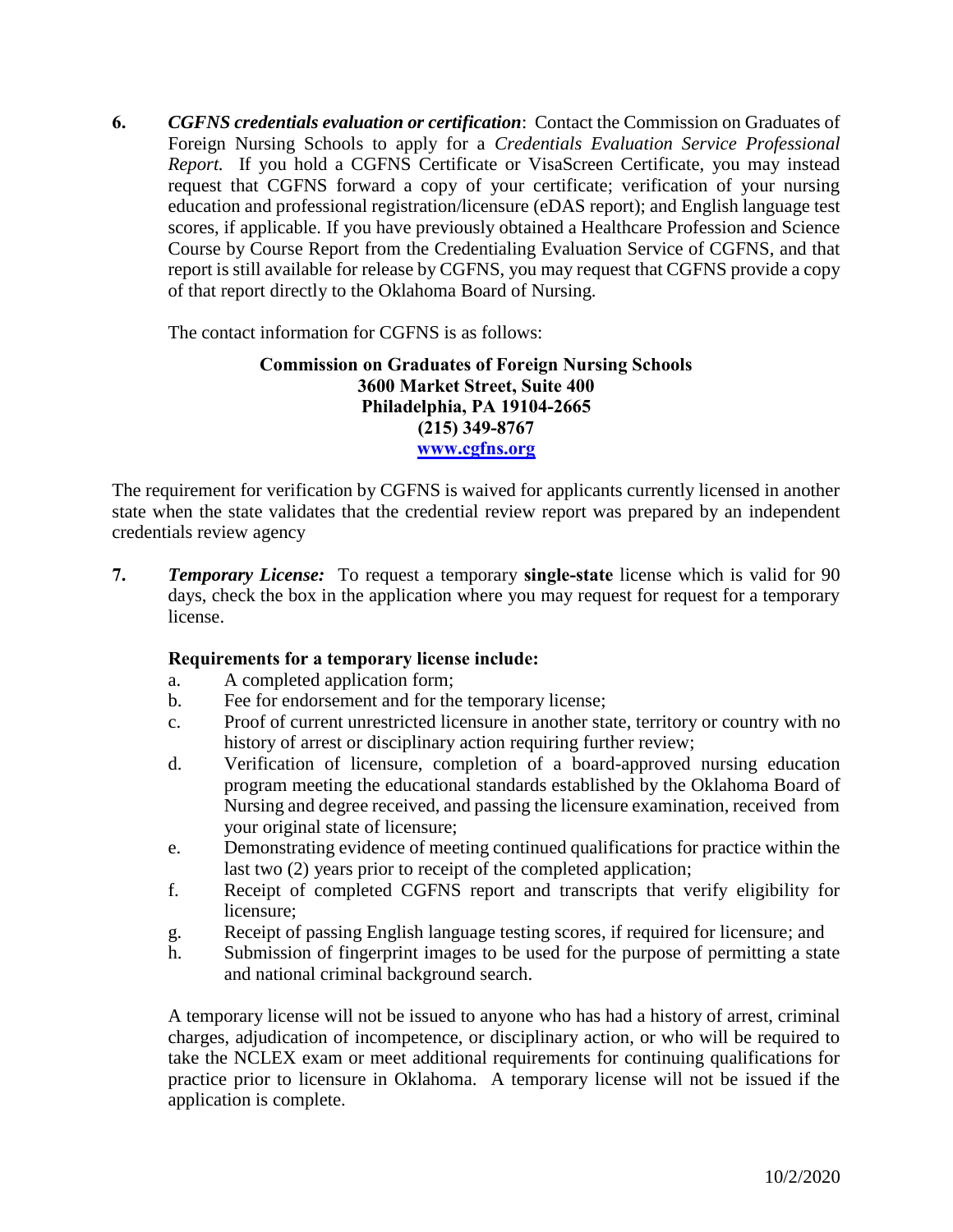- 8. *Name Change:* If you have been licensed with this Board under a different name, you must complete a *Name Change Request* found in the Other Applications link on your Nurse Portal page, upload a certified copy of the legal document changing your name and submit the required fee in order to be licensed under your new name.
- 9. *Interstate Verification:* Verification of licensure status, completion of a board-approved nursing program, degree received and date of conferral, and completion of the licensure examination from your original state of licensure are required. This verification must come in written form directly from the Board of Nursing in the original state of licensure or from the NURSYS system at the National Council of State Boards of Nursing. Please note that each state or Nursys will charge a fee for this verification. Contact your state of original licensure or log on to **[www.nursys.com](http://www.nursys.com/)** for information on the procedure and fees.
	- If your original state of licensure is not listed on the NURSYS site, you must contact your original state directly.
	- If your state does not fully verify your nursing education, the Board will request that an official transcript be submitted to this office directly from the nursing program.
		- o To prevent possible delays, you may wish to request a transcript be sent from the nursing program directly to the Board office**.**
- 10. *Verification of continuing qualifications for practice***:** If you have already taken the NCLEX examination and have worked at the same level of licensure for which you are applying for a minimum of 520 hours in the last five years, please upload an *Employment Verification Form* signed by your employer and job description. Each employer providing verification must complete and submit a separate *Form*.
	- **Please note that this** *Form* **must be completed and signed by an administrator/supervisor at the place of employment, or by an authorized individual in the Human Resources Department.**

 If you have not practiced as a licensed nurse for at least 520 hours in the last five years prior to applying for licensure by endorsement, an official transcript or certificate of completion for a refresher course approved by the Oklahoma Board of Nursing or an official transcript documenting hours earned in a board-approved nursing education program must be sent directly to this Board from the program. A list of Board-approved refresher courses is available on the Board's website: **[www.nursing.ok.gov.](http://www.ok.gov/nursing)** 

 in a nursing education program, you may upload evidence of completion of at least 24 contact hours of continuing education applicable to nursing practice, upload verification of current certification in a nursing specialty OR please note on the application that you wish to re-take the NCLEX examination to establish continuing qualifications for practice. If you have not worked, completed a board-approved refresher course, or completed hours Board staff will then assist you with registration for the NCLEX examination.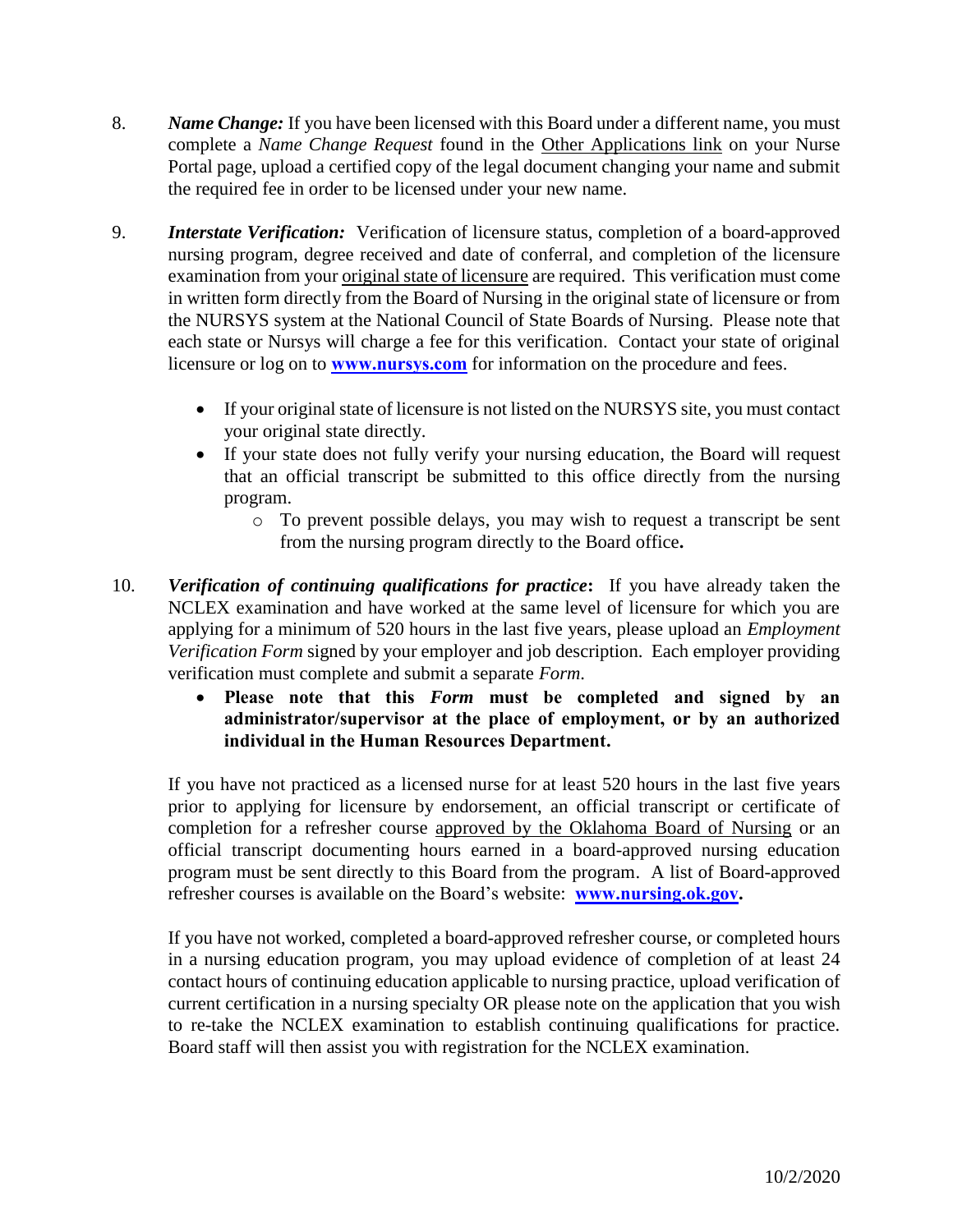If you took the NCLEX within the last two years, your state of original licensure must years prior to taking the NCLEX. Otherwise, you must provide evidence of at least six months of work experience as a licensed nurse in the state, US territory or country of licensure at the level of licensure for which you are applying, or evidence of successful completion of a Board-approved refresher course in accordance with the Board's policy or nursing didactic coursework and faculty-supervised clinical experience in a boardprovide evidence that you graduated from your nursing education program within the two approved nursing education program at the appropriate educational level, to include at least 80 hours in classroom and skills laboratory review and at least 80 hours participating in patient care activities in the clinical setting.

## **GENERAL INFORMATION**

 The *Oklahoma Nursing Practice Act* requires you to obtain a dated Oklahoma temporary license or valid Oklahoma license **prior** to employment in nursing in Oklahoma. This requirement does not apply to nurses practicing in certain federal facilities (contact the federal facility regarding its requirements for licensure.)

#### **You must obtain a temporary/permanent license before orienting or working in a position requiring a nursing license.**

 Issuance of a temporary license does not guarantee you will qualify for permanent licensure in Oklahoma.

 visit the Nurse Portal. Every effort is made to process applications expeditiously. If further review is required, the processing time may be lengthened. You may view average processing times of a completed application on the Board's website in the Agency Data / Statistics / Quarterly Statistics link. To check on the status of your application,

 is required, the processing time may be lengthened. Your *Application for Licensure by Endorsement* is valid for one year from the date it is received in the Board office. All requirements must be met within that year; otherwise, a new application and fee must be submitted.

 Once licensed, the License Verification portal on the Board's website will be the first place your new license will be noted.

 Registered Nurse licenses expire the last day of the licensee's birth month in even-numbered years, and Licensed Practical Nurse licenses expire the last day of the licensee's birth month in odd- numbered years following the date of issuance. The application fee includes the processing of your  application and licensure through the current renewal period. **Fees are not pro-rated and are non-refundable.** 

 If you are an Advanced Practice Registered Nurse (Certified Nurse Practitioner-CNP;  Nurse Anesthetist-CRNA*),* **you may not practice in Oklahoma as an Advanced Practice Registered Nurse until you have a current Oklahoma license to practice registered**  Clinical Nurse Specialist-CNS; Certified Nurse Midwife-CNM; or Certified Registered **nursing and a license to practice as an Advanced Practice Registered Nurse.**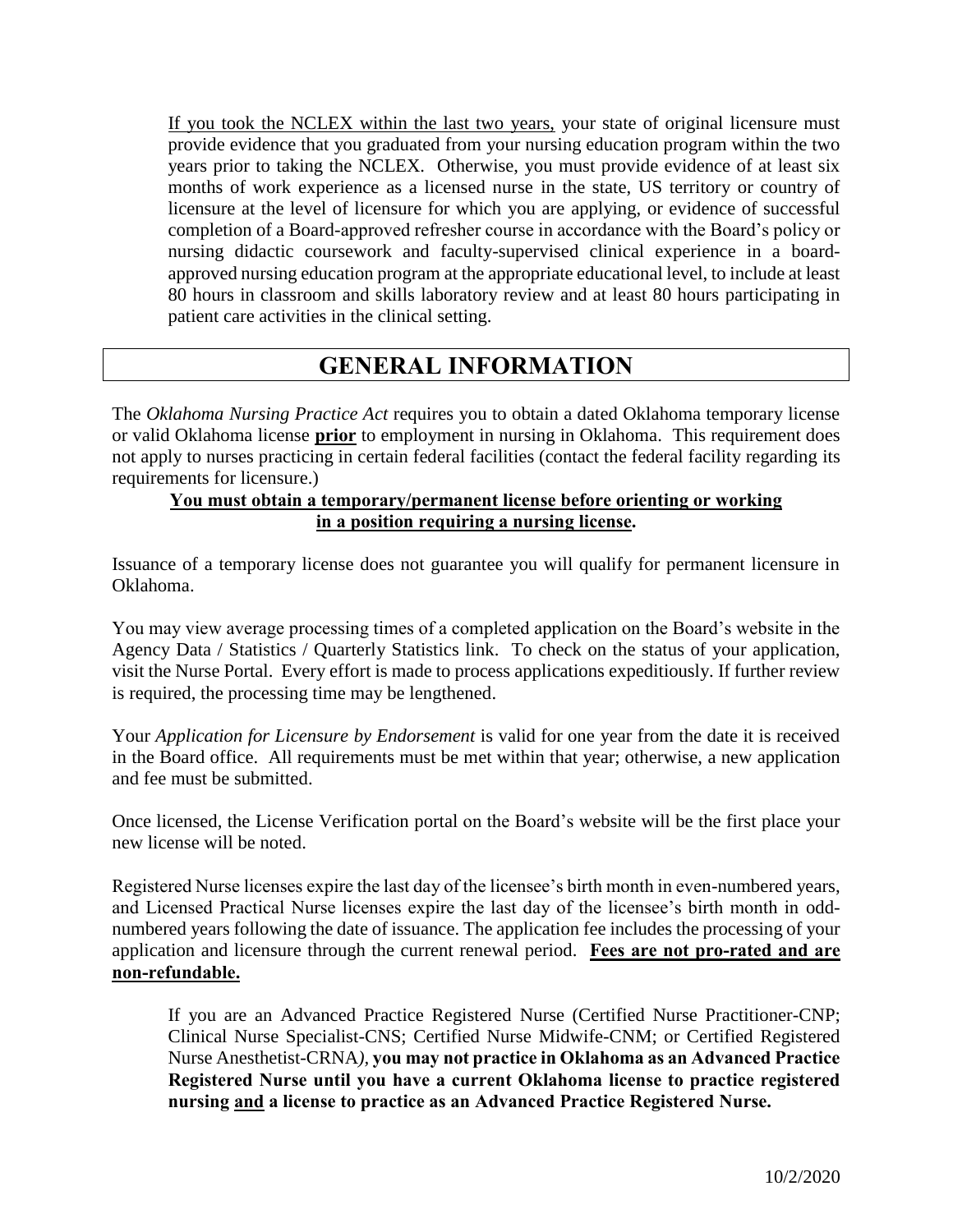You will find the application for licensure as an Advanced Practice Registered Nurse in your Nurse Portal on the Board's home page.

 payment of a fee which is not honored by the financial institution named. The suspension becomes effective ten (10) days following delivery by certified mail of written notice of the dishonor and person may reinstate the authorization to practice upon payment of the fees and any and all costs associated with notice and collection. The suspension shall be exempt from the Administrative In accordance with Oklahoma law (59 O.S. § 567.7.E), the Executive Director shall suspend the license or certificate of a person who submits a check, money draft, or similar instrument for the impending suspension to the person's address on file. Upon notification of suspension, the Procedures Act.

### **COMMON MISTAKES THAT DELAY APPLICATION PROCESSING**

- **Leaving application questions incomplete or unanswered**
- **Not providing a Social Security number**
- **Failing to provide the full legal name (with the notation "NMN" if there is no middle name)**
- **Failing to provide license or certificate numbers for all licenses held**
- **Failing to request that all required CGFNS documentation be submitted directly to the Board office by CGFNS or verification of a credentials review from an independent credentials review agency from the state of original licensure, be submitted directly to the Board office**
- **Failing to request that official English language test scores be submitted directly to the Board office by the testing service, if English language testing is required or verification of a credentials review from an independent credentials review agency from the state of original licensure, be submitted directly to the Board office**
- **Failing to submit fingerprint images to be used for the purpose of permitting a state and national criminal background search no more than 90 days prior to receipt of the application in the Board office**
- **Failing to upload the employer-signed** *Employment Verification Form* **to verify 520 hours work experience in the past** five **years as needed**
- **Failing to submit an** *Evidence of Status Form* **and supporting documentation**
- **Failing to write in the space available for each question a complete description and upload documentation regarding a history of criminal charges, disciplinary action, or judicial declaration of incompetence**